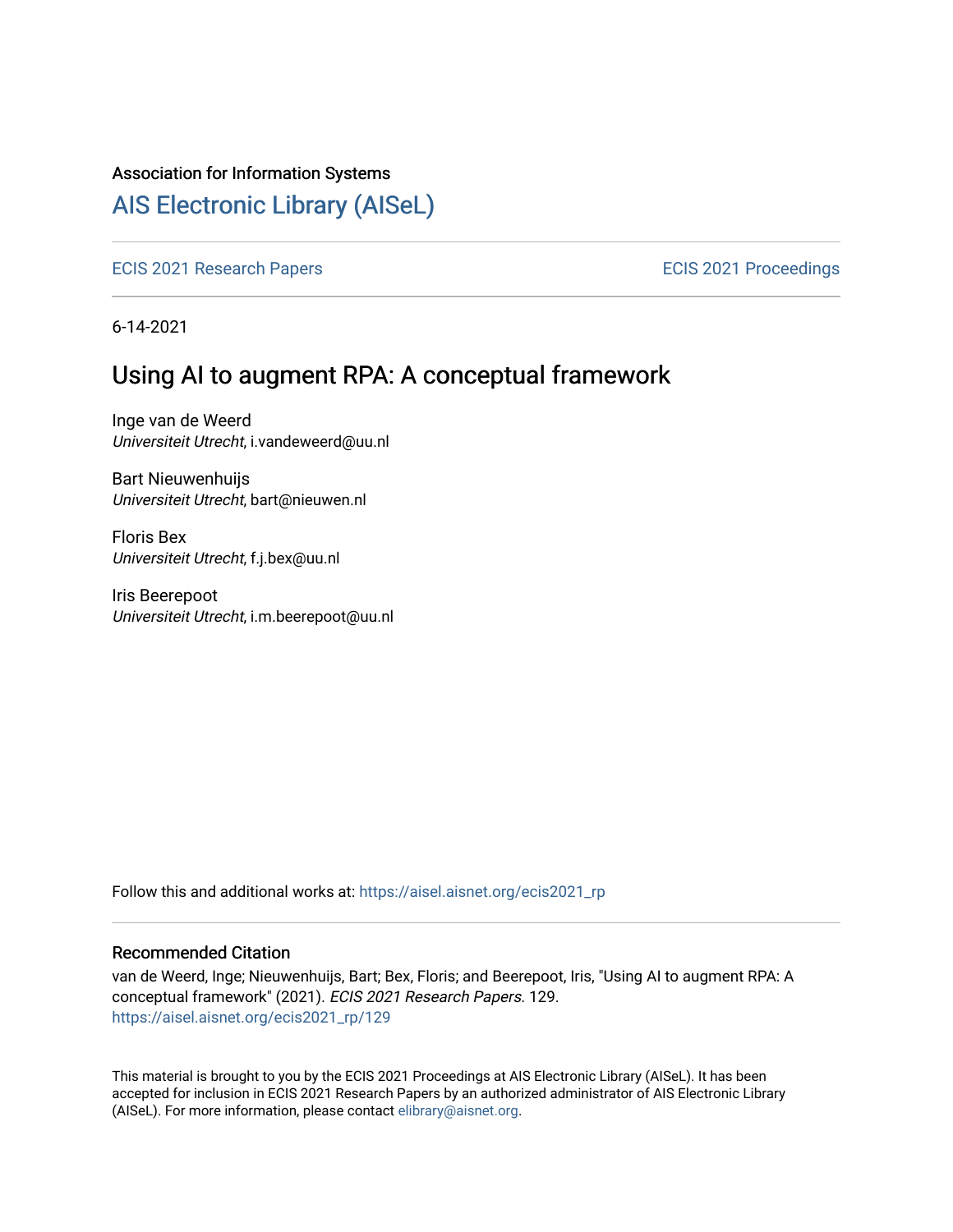# **USING AI TO AUGMENT RPA: A CONCEPTUAL FRAMEWORK**

#### *Research Paper*

Inge van de Weerd, Utrecht University, Utrecht, The Netherlands, i.vandeweerd@uu.nl

Bart Nieuwenhuijs, Utrecht University, Utrecht, The Netherlands, bart@nieuwen.nl

Floris Bex, Utrecht University, Utrecht, The Netherlands & Tilburg University, Tilburg, The Netherlands, f.j.bex@uu.nl

Iris Beerepoot, Utrecht University, Utrecht, The Netherlands, i.m.beerepoot@uu.nl

## **Abstract**

*Robotic Process Automation (RPA) has seen significant uptake in practice over the last years due to its ability to cut costs and rapidly connect legacy applications. However, organizations struggle to apply RPA to tasks with higher complexity. The use of Artificial Intelligence (AI) capabilities to augment RPA promises to overcome this limitation. Nevertheless, little detail is available on how these technologies can complement each other. Drawing on the theoretical links of the Task-Technology Fit model, we propose a set of AI capabilities that fit specific RPA tasks. Based on these fits, we propose a typology of use cases that AI enable in RPA. These results are derived from a literature study, nine case studies, and 15 expert interviews and validated through a case simulation and expert evaluation.*

*Keywords: Robotic Process Automation, Artificial intelligence, Intelligent automation, Tasktechnology fit.*

### **1 Introduction**

Robotic Process Automation (RPA) is an automation tool that operates on a computer system's user interface like a human would (Aalst *et al.*, 2018). A user of RPA can configure one or more scripts, enabling RPA bots to mimic or emulate certain structured and repetitive tasks (Stoudt-Hansen *et al.*, 2019). It functions on top of existing applications, which means there is no need to develop or replace legacy systems (Lacity and Willcocks, 2015). Moreover, RPA can be configured without the need for advanced programming skills (Lacity and Willcocks, 2015).

RPA has seen significant uptake in practice over the last years due to its ability to cut costs and rapidly connect legacy applications (Aalst *et al.*, 2018). Even though RPA has shown to bring various benefits, many organizations struggle to apply RPA to more complex processes. Currently, RPA can only follow simple, logical rule-based processes and cannot handle unstructured data. However, both academia and industry see more potential in RPA by enhancing it with Artificial Intelligence (AI). Van der Aalst et al. (2018), for example, posit that for "more widespread adoption, RPA needs to become smarter", and the use of AI and machine learning might make RPA suitable for "more complex and less defined tasks". Also, in industry we see a broad interest in augmenting RPA with AI (e.g. Ray *et al.*, 2019).

While multiple studies suggest that augmenting RPA with AI is the next step to allow RPA to support a wide variety of tasks (Anagnoste, 2017; Aalst *et al.*, 2018; Ivančić, Suša Vugec and Bosilj Vukšić, 2019), little detail is available on how these technologies can complement each other. Therefore,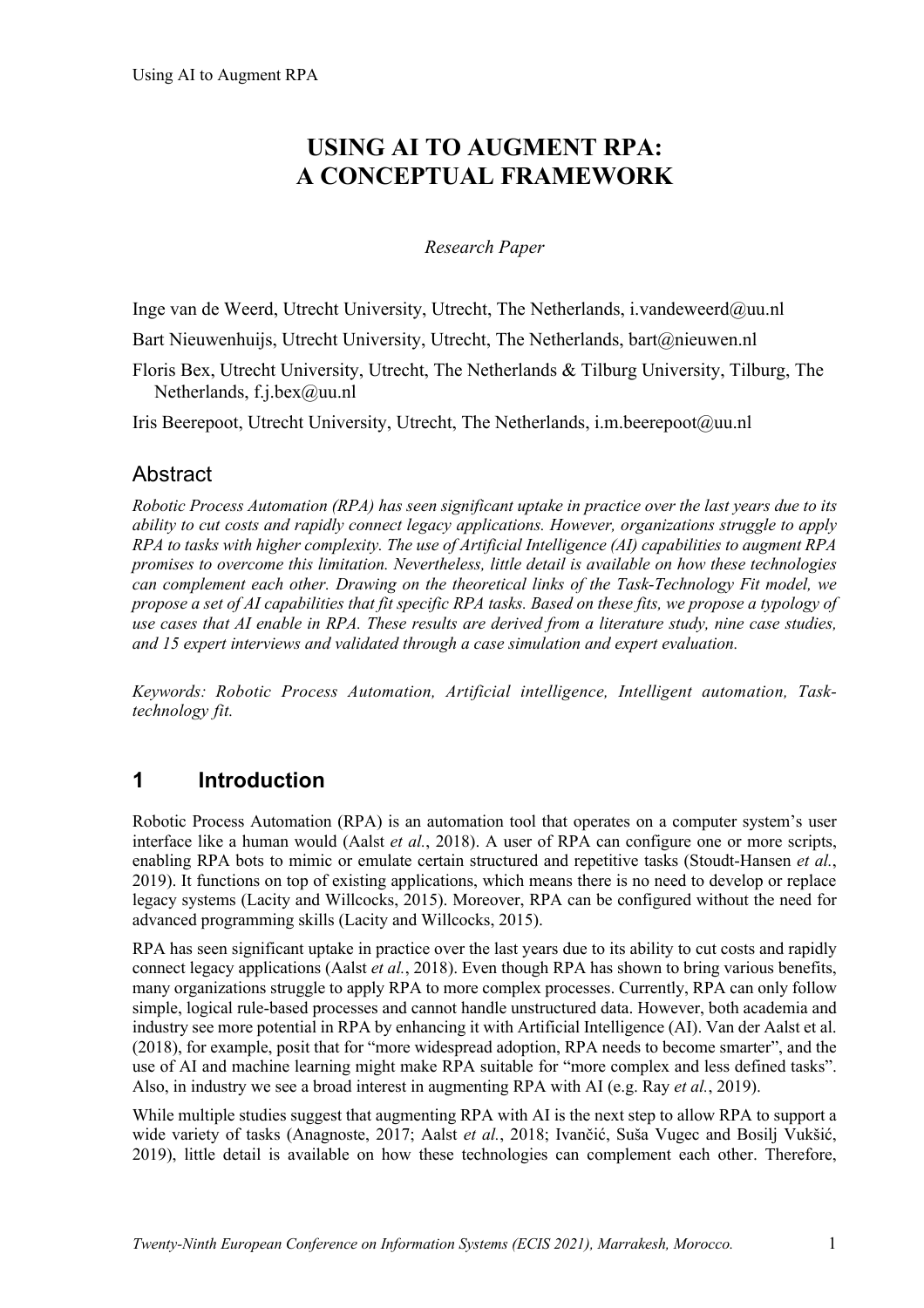multiple authors call for future research in this area (Hofmann, Samp and Urbach, 2019; Santos *et al.*, 2019; Enríquez *et al.*, 2020; Syed *et al.*, 2020). Also, industry calls for clarity. Gartner states that "there is a lack of guidance helping organizations to assemble RPA with other tools, causing these organizations to miss out on strategic business values" (Ray *et al.*, 2019). Moreover, a survey from Deloitte showed that executives consider the identification of appropriate use cases as the most significant barrier for successful RPA and AI implementations (Watson *et al.*, 2019).

The goal of this study is to capture the potential of RPA augmented by AI and provide guidance in applying these technologies in an organizational context. To support this goal, we will draw upon the Task-Technology Fit (TTF) model from Goodhue and Thompson (1995), which enables us to match the functional capabilities of AI to characteristics of organizational tasks that can be automated by RPA. Based on literature, case studies, and expert interviews, we propose a conceptual framework that contains set of AI capabilities linked to specific tasks that might be automated with RPA.

In the following section, we will first outline our research method. In Section 3, we present the theoretical background (including the results of our systematic literature review). This section results in the proposal of a conceptual framework for augmenting RPA with AI. Section 4 presents five tasktechnology fits that we could identify from our analysis of the literature, cases and expert interviews. In Section 5, we present the results of a focus group in which we evaluated these fits. Finally, in Section 6, we present our conclusion and discussion.

# **2 Research method**

In this study, we follow the Design Science approach as described by Peffers *et al.* (2012). Our study was carried out from November 2019 to July 2020 and the data collection took place from February 2020 to May 2020. The details of the study are documented in Nieuwenhuijs (2020).

In phase 1, we studied the literature and talked to RPA and AI experts to *identify the problem and motivate our research*. The result of this phase is presented in the introduction. Then, in phase 2, we conducted a systematic literature review to *design objectives of a solution*. Specifically, this meant we identified and defined relevant characteristics of tasks that might be automated with RPA, as well as AI capabilities. Subsequently, in phase 3, we *designed and developed* our conceptual framework. We carried out case studies of existing RPA and AI projects and interviewed experts. Phases 4 and 5 comprise the *demonstration and evaluation* of the framework. We conducted a case simulation and expert evaluation in two focus groups. The goal was to evaluate whether the framework can help users in recognizing opportunities for RPA and AI. Finally, in the *communication* phase, the results have been presented to professionals and will be published for a scientific audience.

## **2.1 Defining objectives for a solution**

In phase 2 of our study, we conducted a systematic literature review following Okoli (2015). With this review we aimed to answer several questions, such as 'What AI capabilities used within RPA?' and 'What tasks are being automated by RPA and AI?' Figure 1 shows the process we followed and the choices that were made. We selected 51 sources from which we identified and defined relevant task characteristics (for RPA) and AI capabilities. Based on this, we established a first version of our solution: a conceptual framework that links tasks characteristics and AI capabilities.



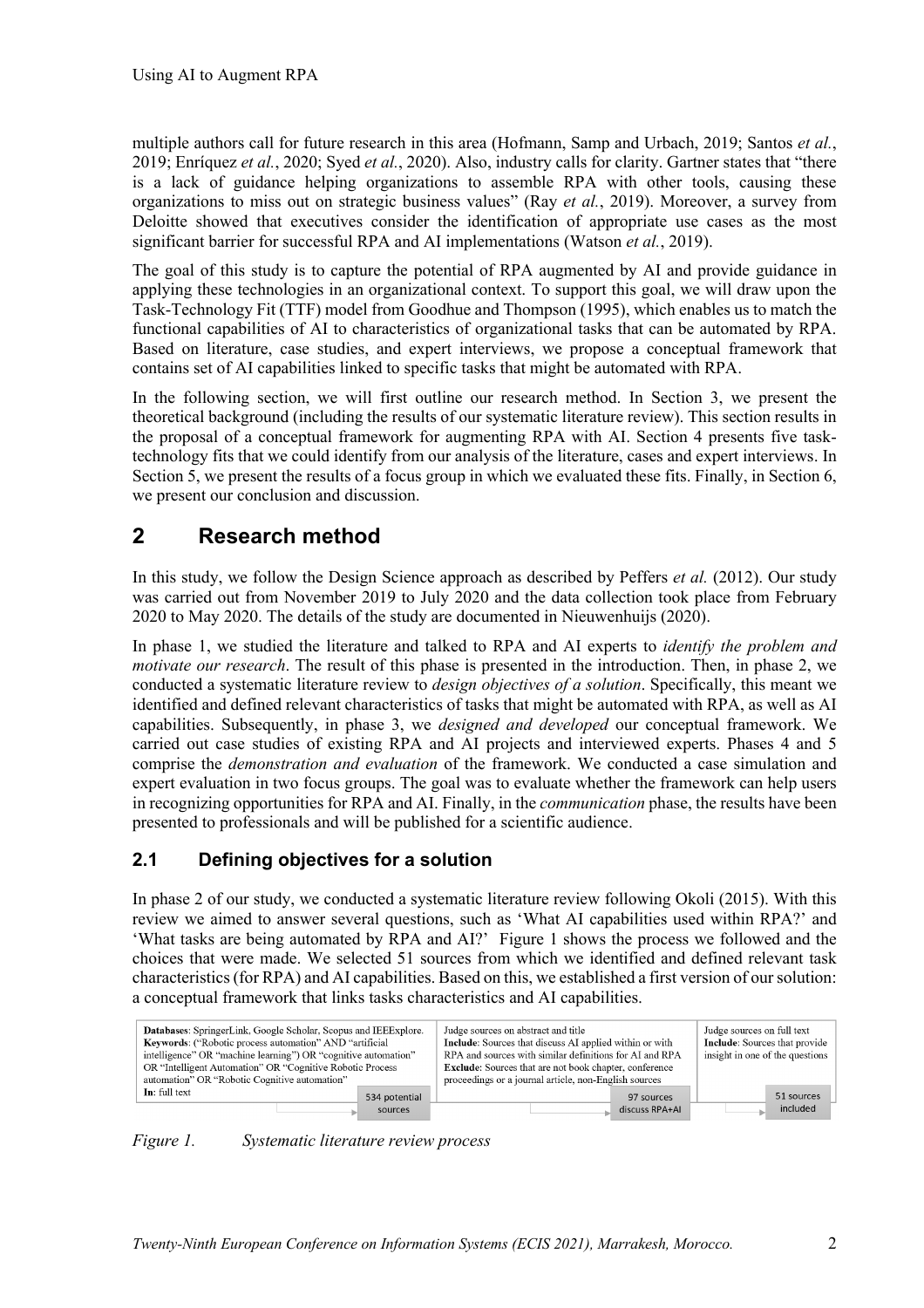#### **2.2 Developing the conceptual framework**

In the third phase, we developed the framework using *methodological triangulation* (Kaplan and Maxwell, 2005). This approach allowed us to study RPA and AI in a realistic setting by performing a *multiple-case study* (Yin, 2017) on deployments of RPA augmented by AI. However, considering the combination of RPA and AI is a new phenomenon, it cannot be assumed that observing all scenarios is possible. Therefore, as a second research method, we use *expert interviews* (Bogner and Menz, 2009)*.*  The main advantage of this type of interview is that it is possible to formulate conceptualization on the studied phenomenon without the need to observe them all. In the following sections, we will outline how we carried out the case studies and expert interviews.

#### 2.2.1 Multiple-case study

The case study is characterized as a multiple embedded case design (Yin, 2017). Multiple cases increase generalizability and produce more insight (Runeson and Höst, 2008). Moreover, the embedded design allows us to compare the cases using the TTF constructs consistently. As part of the sampling approach, we aimed for *maximum variation sampling* by including different industries and AI applications. As *criterion sampling,* all AI technologies need to conform to the definition of this research, and RPA needs to be applied to (parts) of tasks. To recruit potential study participants, we used the network of a large consultancy firm. Evidence in the cases is collected by performing *systematizing expert interviews* in which we acquire process knowledge (Bogner and Menz, 2009) and *documentation* (e.g., presentation slides). Table 1 provides an overview of the context information on the type of business process, sector, location, and the operational RPA bots on a local level<sup>1</sup>. The size of the organizations ranges from 50.000 to 500.000 fte. For each case, we interviewed one informant and studied documentation such as process descriptions. We recorded and transcribed the interviews. Based on the documentation and interviews, we drew process models for each case that was reviewed by the case informant.

| #              | <b>Business process</b> | <b>Sector</b>  | Location           | <b>RPA</b> bots | <b>Informant</b>        |
|----------------|-------------------------|----------------|--------------------|-----------------|-------------------------|
|                | Insurance claim         | Insurance      | Italy              | $10 - 20$       | External consultant     |
| $\mathfrak{D}$ | Reporting               | Retail         | <b>Netherlands</b> | 80-90           | External consultant     |
| 3              | Know your customer      | <b>Banking</b> | France             | 70-80           | Internal consultant     |
| $\overline{4}$ | Document extraction     | Audit          | <b>Netherlands</b> | $10 - 20$       | Internal manager        |
| 5              | Password reset          | Government     | <b>Netherlands</b> | $30 - 40$       | External project leader |
| 6              | Invoice processing      | Logistics      | <b>UK</b>          | 50-60           | External consultant     |
| 7              | Invoice processing      | Government     | <b>Netherlands</b> | $30-40$         | External consultant     |
| 8              | Invoice processing      | Consumer goods | <b>Netherlands</b> | $0-10$          | External project leader |
| 9              | Procurement             | Construction   | <b>USA</b>         | $0-10$          | Software vendor founder |

*Table 1. Case overview*

#### 2.2.2 Expert interviews

In addition to the multiple-case study, we carried out 16 expert interviews. We interviewed three categories of experts: (1) *service providers* that implement RPA and AI solution, (2) *vendors* that develop RPA solutions that include AI capabilities, (3) *end-users* of RPA within the industry. As *criterion sampling,* the interviewees had at least one year experience with RPA, experience with augmenting RPA with AI, and were involved in the delivery of RPA and AI deployments. Table 2 provides an overview of the interviewees, their role, and primary industry. The interviews took place as

 $1$  The number of operational RPA bots is presented on the local level. For example, if the company is active worldwide but the case is a deployment in Italy, we only present the number of RPA bots in Italy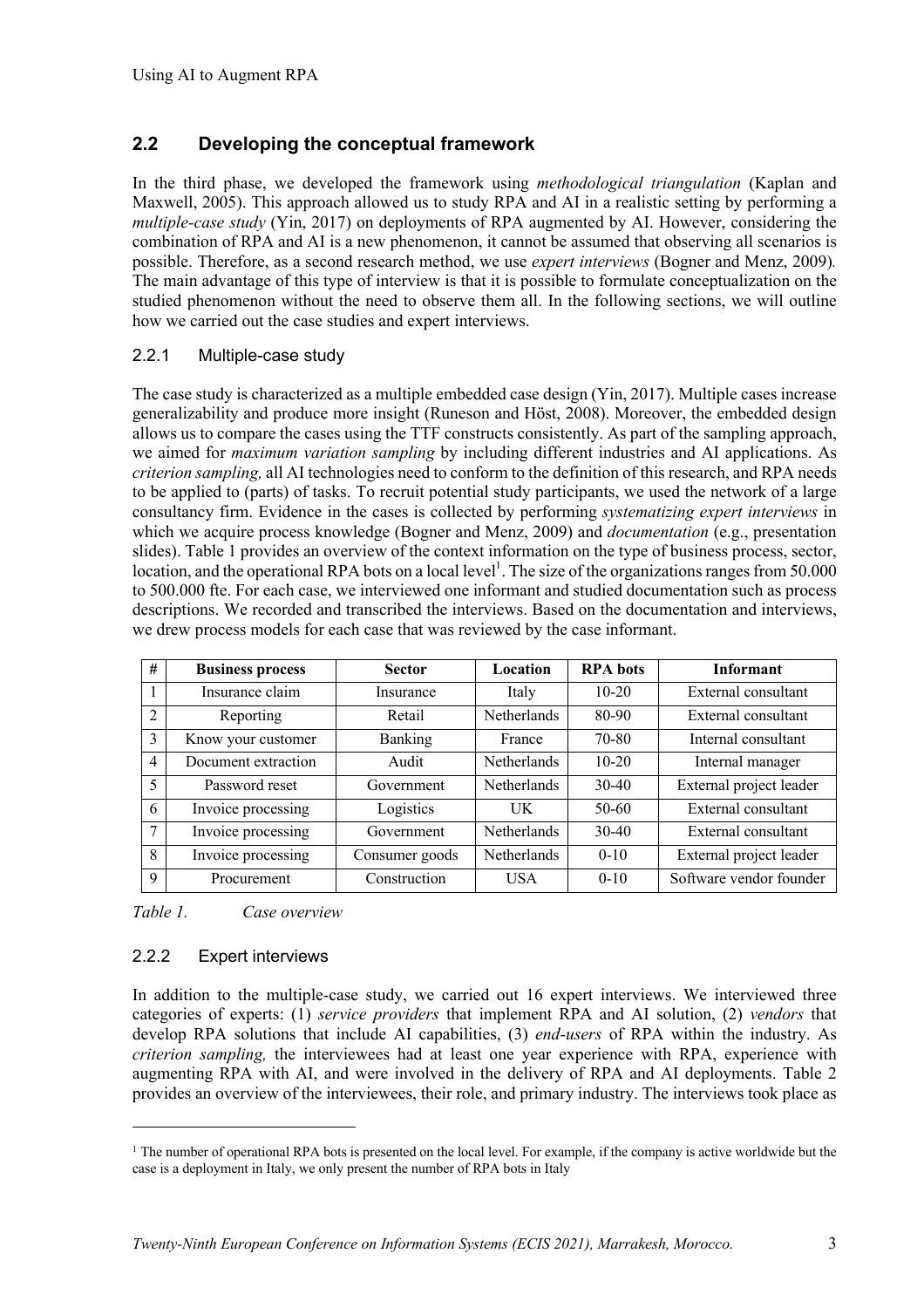semi-structured interviews and focused on obtaining interpretative knowledge (e.g., orientations, rules, points of view, and interpretations) (Bogner and Menz, 2009). The topics covered in the interviews included the tasks that were automated as well as their characteristics (e.g., diversity of input and variability of output), the type of automation (RPA and/or AI), the automation level, and the perceived performance impact.

| #              | <b>Type</b>           | Role                    | <b>Industry</b>       | #  | <b>Type</b>      | Role                               | <b>Industry</b>       |
|----------------|-----------------------|-------------------------|-----------------------|----|------------------|------------------------------------|-----------------------|
|                | Service provider      | Sr. consultant          | Public                | 9  | Service provider | Manager                            | Financial<br>services |
| $\overline{2}$ | Service provider      | Sr. manager             | Consumer<br>goods     | 10 | End user         | Head robotics                      | Asset<br>management   |
| 3              | Service provider      | Manager Tax             | Tax                   | 11 | Service provider | Manager                            | Public sector         |
| 4              | Vendor                | <b>CTO EMEA</b>         | Software              | 12 | End user         | Robotics technical<br>lead         | <b>Banking</b>        |
| 5              | Service provider      | Director Tax            | Tax                   | 13 | Vendor           | Global VP<br>automation            | Software              |
| 6              | Vendor                | Technical<br>consultant | Software              | 14 | Vendor           | Digital workforce<br>evangelist    | Software              |
| 7              | Service provider      | Freelancer              | Software              | 15 | End user         | Information<br>manager IT          | Government            |
| 8              | Invoice<br>processing | Director                | Financial<br>services | 16 | End user         | Innovation ma-<br>nager automation | Insurance             |

*Table 2. Overview of interviewees*

#### 2.2.3 Analysing the data

The goal of our data analysis was to identify AI technology capabilities and task characteristics related to RPA and the fit between these. We coded the transcripts of the case interviews, the documentation, and the transcripts of the expert interviews in NVivo. The first level of our coding scheme was based on the main constructs TTF model, e.g. technology capabilities, Task-Technology Fit, and task characteristics. The second level consisted of technology capabilities and task characteristics that resulted from our literature review (see Section 3). For example, in case 1 we found that the RPA bot had to extract signatures from documents with a high variety in structure. In this deployment, the AI component had to classify whether there is a signature on some of the documents. This was coded as a fit between the AI technology capability 'Search' (can extract structured data from unstructured documents) and the task characteristic 'Variety' (of input documents). This task characteristic is expressed in a complexity dimension (in this case 'Variety') related to an input component ('Input'). An elaborate overview of our coding scheme can be found in Nieuwenhuijs (2020).

## **2.3 Demonstrating and evaluating the framework**

Evaluation of artifacts in Design Science is a central and critical part of Design Science research (Hevner, March and Park, 2004). We conducted two *confirmatory focus groups* (Tremblay, Hevner and Berndt, 2010), consisting of RPA experts; practitioners that all had experience with RPA projects.

In the first phase of the, participants applied the framework on a case simulation (Sonnenberg and vom Brocke, 2012) in order to find out whether the framework helps users in detecting automation opportunities for RPA and AI. The participants applied the framework on a loan application process that was published by Dumas *et al.* (2013). The first two authors of this paper also identified automation opportunities and compared our results with the results of the participants. Secondly, the participants performed an *expert evaluation* on the framework to find out how the experts perceive the framework.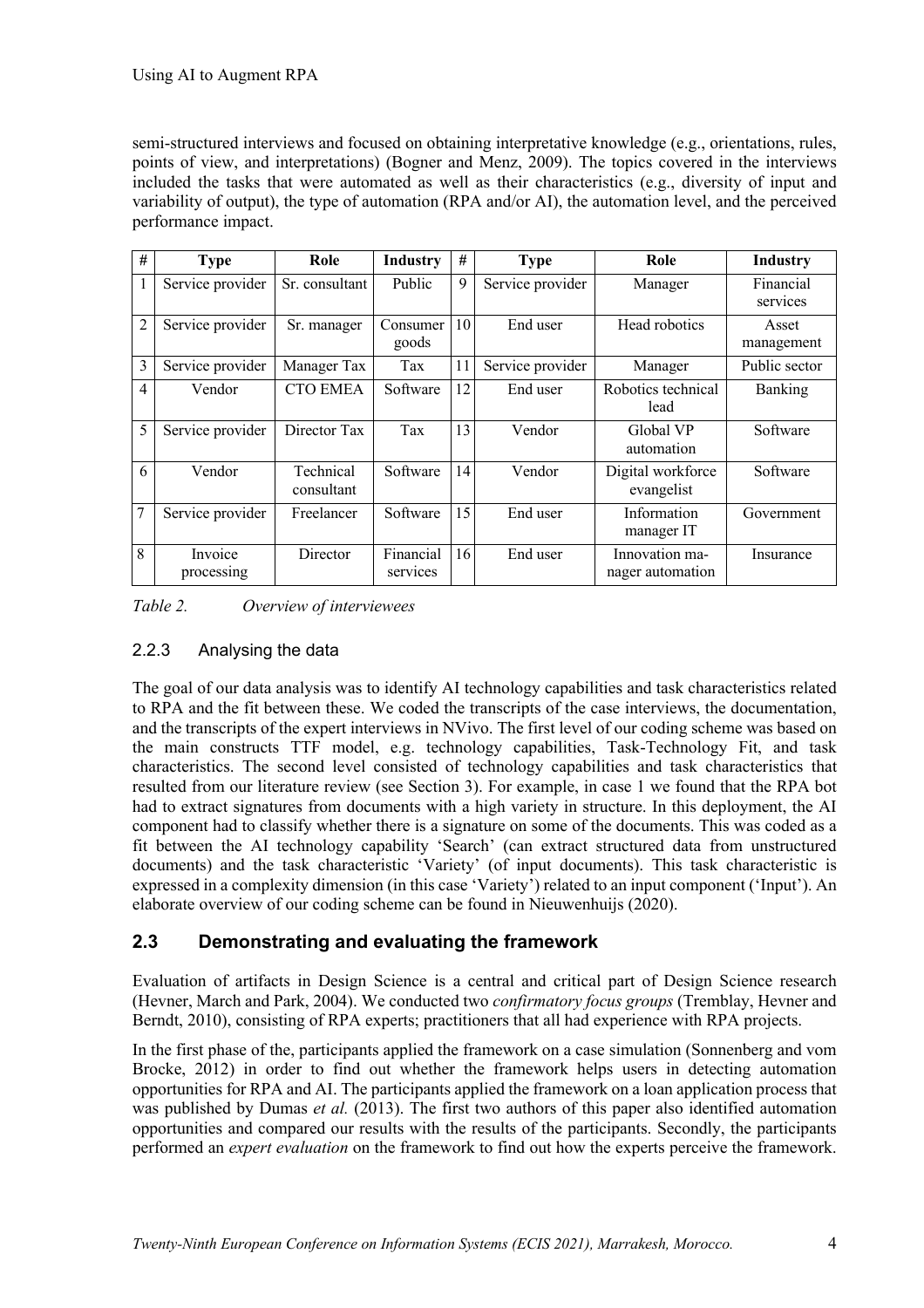The expert evaluation took place as an interactive questionnaire, in which participants first voted on a statement after which they saw the results from the other participants. Considering that participants voted without seeing other answers, the effect of social pressure or differences within the group was limited (van Zolingen and Klaassen, 2003). We considered the four evaluation criteria for models from March and Smith (1995): completeness, fidelity with real-world phenomena, internal consistency, and level of detail. Since practitioners would be using the framework, we added understandability – practitioners need to be able to understand it before they can use it, and usability – practitioners need to able to use the model in their profession. Based on these criteria, we constructed a questionnaire containing two statements per criterion.

Both case simulation and expert evaluation are considered artificial forms of evaluation. However, since the evaluation was carried out by *real users* who also validated the realism of the case, we strengthened the *real task* (Sun and Kantor, 2006).

# **3 Theoretical background**

In this section, we explain the theoretical foundations of our conceptual framework for RPA and AI. We elaborate on the existing work on RPA and AI, explain the Task-Technology Fit model of Goodhue and Thompson (1995) that forms the foundation of our framework, and we identify the task complexity dimensions and AI capabilities that we use as ingredients for the framework. The task complexity dimensions and AI capabilities are results of our systematic literature review mentioned in Section 2.1.

### **3.1 Robotic process automation and Artificial Intelligence**

Artificial Intelligence (AI) is, broadly speaking, concerned with making artificial systems behave intelligently. One way to define an AI system is according to what it can do: perceiving and acting rationally in complex environments or, as Burgess (2018) puts it, *capturing information* and using it to *find out what is happening* and *why*. Another way to define AI is according to the specific techniques used. Currently, data-driven (deep) *machine learning* is most often mentioned, although there are many other AI techniques (e.g., knowledge graphs, search algorithms etc.). For our definition of AI, we focus on 'what it can do', adopting the AI capabilities from Burgess (2018) (see Section 3.4). We further limit our definition of AI to machine learning techniques. This allows us to clearly delineate AI (machine learning) and RPA (rule-based techniques) and is in line with the currently popular view of AI, which many of the case study informants and experts we interviewed subscribe to.

Augmenting RPA with AI is still in its early development, with only 18% of organizations having experimented with it (Jędrzejka, 2019). Authors emphasize the lack of understanding of how AI can add value to RPA (Gotthardt *et al.*, 2019; Kirchmer and Franz, 2019) and stress that this should be studied from an implementation perspective (Gotthardt *et al.*, 2019; Syed *et al.*, 2020).

According to literature, the predominant use of AI to augment RPA is converting unstructured or semistructured data into structured data (Burgess, 2018; Flechsig, Lohmer and Lasch, 2019; Kirchmer and Franz, 2019; Scheer, 2019). Moreover, task complexity increases as data and rules become less structured or defined, the number of steps increases, and the amount and variety of data increases (Lacity and Willcocks, 2018). AI can enable RPA to perform such more complex, less clearly defined and changing tasks (Ansari *et al.*, 2019; Teli and Prasad, 2019; Kirchmer and Franz, 2019). Finally, many authors propose a combination with chatbots to bridge the gap between RPA (i.e., back-end automation) and customer service (i.e., front-end) (Taulli, 2019b; Syed *et al.*, 2020).

## **3.2 Task-Technology Fit**

An exploration of the applicability of specific technologies on specific tasks should be based on comprehensive insights into the overarching conditions that affect the performance impact of a technology. In this study, we draw on the Task-Technology Fit (TTF) model (Goodhue and Thompson,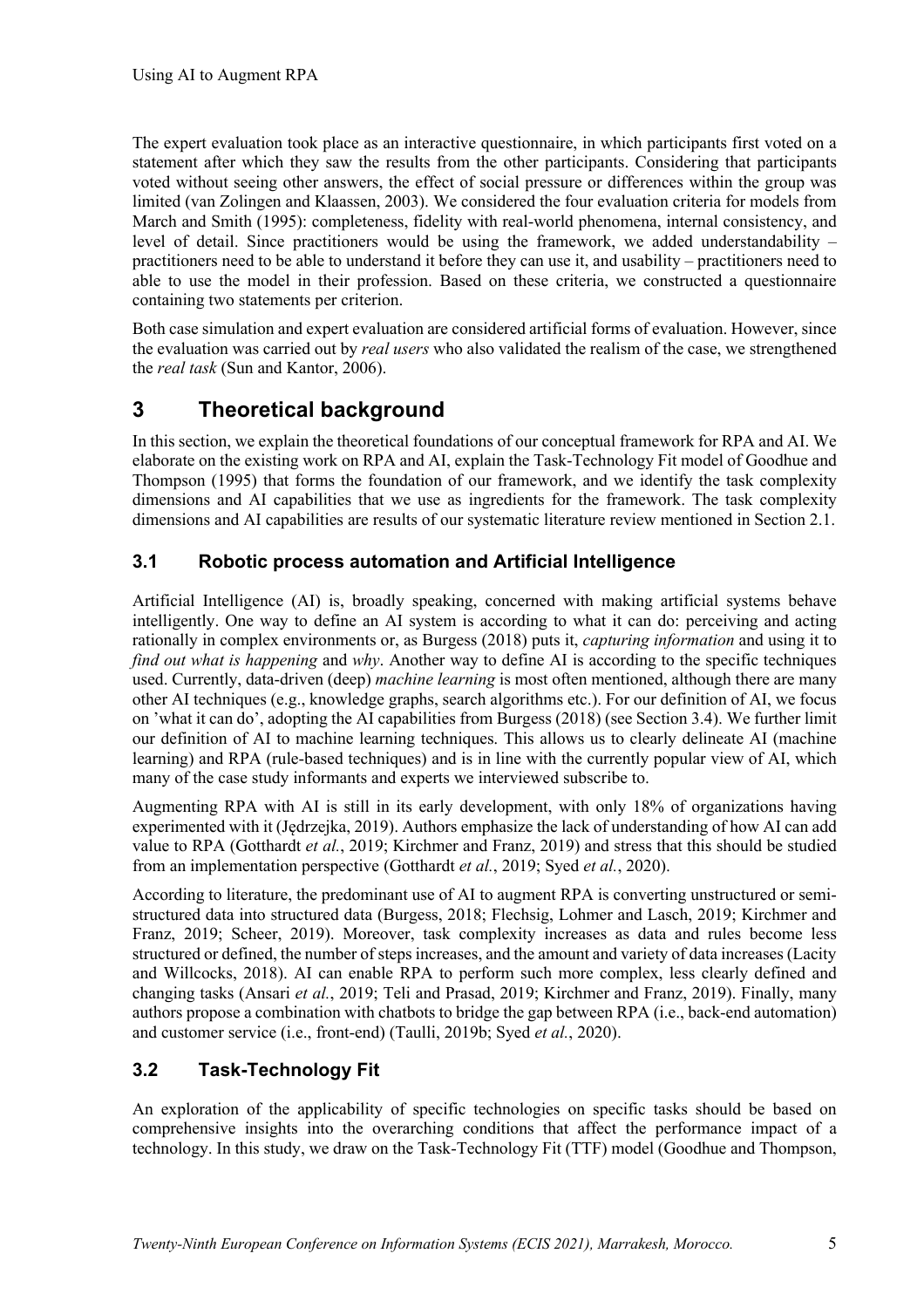1995). The TTF model focuses on matching the functionality of a technology to the requirements of a task (Dishaw and Strong, 1999). As such, it perfectly fits our goal of matching the capabilities of AI with the characteristics tasks that might be automated with RPA. We use the *fit-as-deviation approach* (Junglas, Abraham and Watson, 2008), which means that we measure the TTF indirectly by measuring the *task characteristics* and *technology characteristics* separately (Teo and Men, 2008).

In order to be able to measure the fit between RPA and AI, we first need to establish the sets of task characteristics (related to RPA tasks) and technology characteristics (related to AI capabilities). We will do so in the next two sub sections. Two other constructs proposed by Goodhue and Thompson are *utilization* and *performance impact*. Utilization refers to the behaviour of employing the technology in completing tasks (Goodhue and Thompson, 1995; Davis et al., 1989) and usually measured by constructs such as frequency of use. We particularly look at the level of automation that a reached by a certain fit, so we call this construct *automation level*. We use two levelsto indicate how much assistance is provided by an RPA bot: *human in the loop*, where humans validate all data points resulting from the AI augmented task and *human for exceptions*, where humans are only involved when the AI augmented task results in an exception. Finally, we define performance impact as a mix of improved efficiency, improved effectiveness, higher quality, etc.

## **3.3 Task complexity**

Goodhue and Thompson (1995) do not prescribe specific task characteristics that should be used to measure TTF. Instead, they emphasize that this depends on the study at hand. The literature reported in the previous section anticipated that augmenting RPA with AI will allow for the support of more complex tasks. However, since task complexity is an umbrella term, we need to define it. Several highly cited studies are published on task complexity—e.g., Campbell (Campbell, 1988) and Wood (1987). Liu and Li (2012) reviewed and summarized this work and proposed a comprehensive framework on task complexity which we use as basis for our task characteristics.

Liu and Li (2012) distinguish multiple elements that make tasks complex: 1) *task components* are inherent parts of a task: input, process, output, and user interface; 2) *complexity contributory factors (CCF)* are factors or indicators that externally reflect the task complexity level; and 3) *complexity dimensions* describe "the interior structure of task complexity" and are "composed of several related CCFs" (Liu and Li, 2012). To clarify the difference between a complexity contributory factor and a complexity dimension, we provide an example. Consider, for example, the complexity dimension 'size'. This dimension could be measured by several complexity contributory factors, such as 'number of steps used in the process, and 'quantity of output results'.

Table 3 shows eight complexity dimensions Liu and Li (2012) distinguish. We drop two dimensions from the original framework: Incongruity, which relates to visualization that is a mismatch to a task (e.g., text when tabular is desired), and Action complexity, which focuses on inherent cognitive (e.g., IQ and memory) and physical requirements (e.g., strength). Both are irrelevant for automation.

| <b>Dimension</b> | <b>Explanation</b>                           |  |  |
|------------------|----------------------------------------------|--|--|
| Ambiguity        | Degree of clarity, structure, or ambiguity.  |  |  |
| <b>Size</b>      | The number of inputs, steps, and output.     |  |  |
| Variety          | Number of dissimilar task components.        |  |  |
| Variability      | Unstable characteristics of task components. |  |  |
| Novelty          | Non-routine, random or irregular events.     |  |  |
| Relationship     | Non-routine, random or irregular events.     |  |  |
| Temporal demand  | Complexity factors caused by time.           |  |  |
| Unreliability    | Inaccurate or misleading information.        |  |  |

*Table 3. The eight adopted task complexity dimensions from Liu and Li (2012).*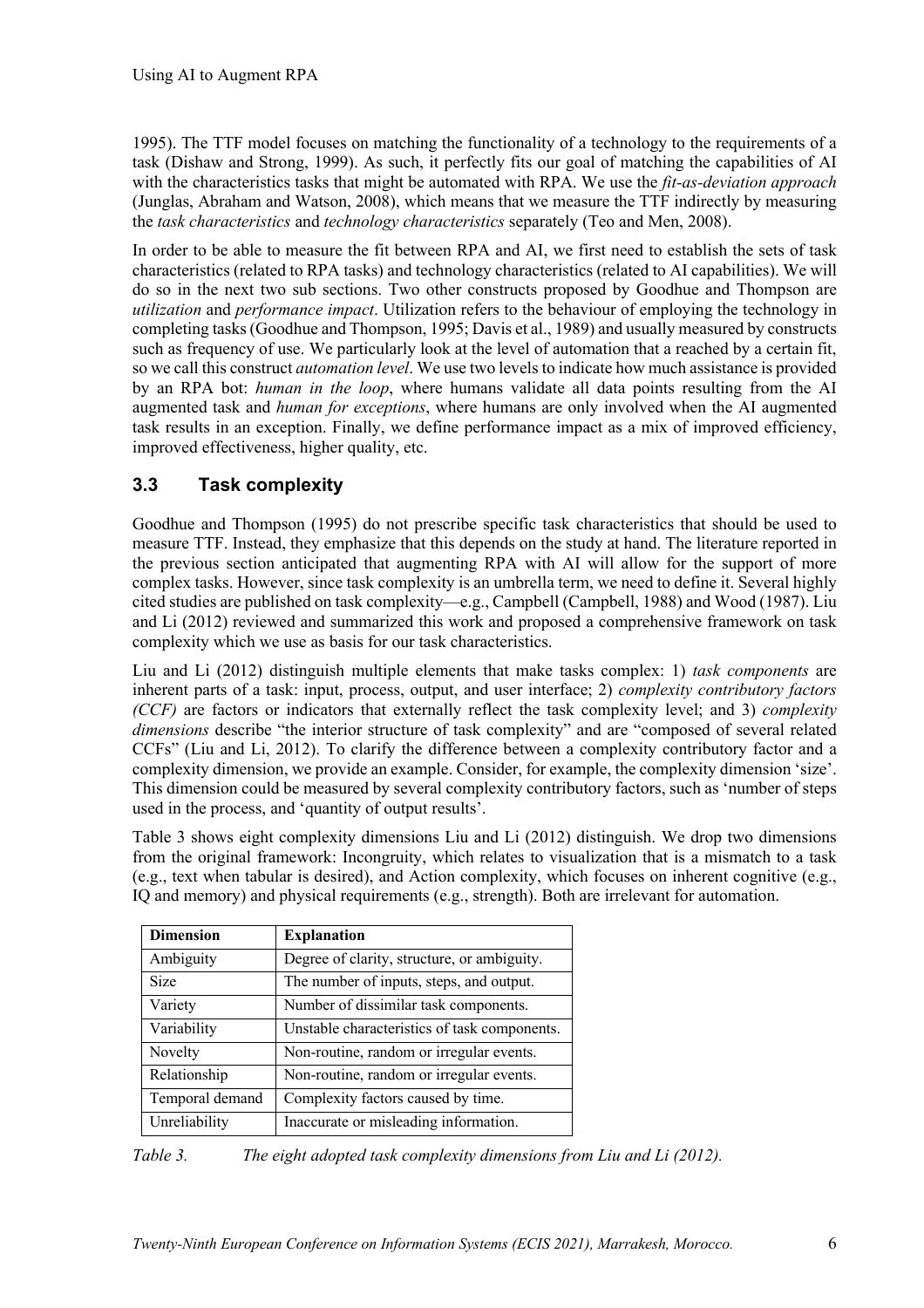#### **3.4 AI capabilities**

We adopt the framework on AI capabilities from Burgess (2018), as explained in Section 3.1. This framework takes a holistic perspective, compared to a functional perspective (e.g., Strohmeier and Piazza, 2015), is very detailed, and makes connections to other concepts in AI. Burgess (2018) defines two current main objectives of AI: 1) *capturing information*, and 2) finding out *what is happening*.

The objective *capturing information* contains the following AI capabilities (Burgess, 2018):

- 1. *Speech Recognition:* encoding speech (live or recorded) into words or sentences.
- 2. *Image Recognition:* processing and interpreting images (i.e., unstructured data).
- 3. *Search*: extracting structured data from unstructured or semi-structured text.
- 4. *Data Analysis/clustering:* identifying patterns or clusters in structured data.

The objective finding out *what is happening* contains the following AI capabilities (Burgess, 2018):

- 1. *Natural Language Understanding*: extracting meaning from text in order to act as a translator between humans and machines.
- 2. *Optimization*: reaching a desired goal with a set of possible actions to get there. Characteristics are that a goal needs to be achieved, a problem needs to be solved, or a plan needs to be made.
- 3. *Prediction*: using historical data to match new data to an identified group.

#### **3.5 Conceptual framework**

Figure 2 presents our conceptual framework for augmenting RPA with AI, based on the TTF model of Goodhue and Thompson (1995). It combines the task components and complexity dimensions of Liu and Li (2012) with the AI capabilities of Burgess (2018) to enable us to determine the fit between an AI capability and the characteristics of a task that might be automated with RPA. The model is complemented with the Automation level, where humans are either in the loop, or only used in exceptions.



*Figure 2. The intelligent RPA framework: a conceptual framework for augmenting RPA with AI*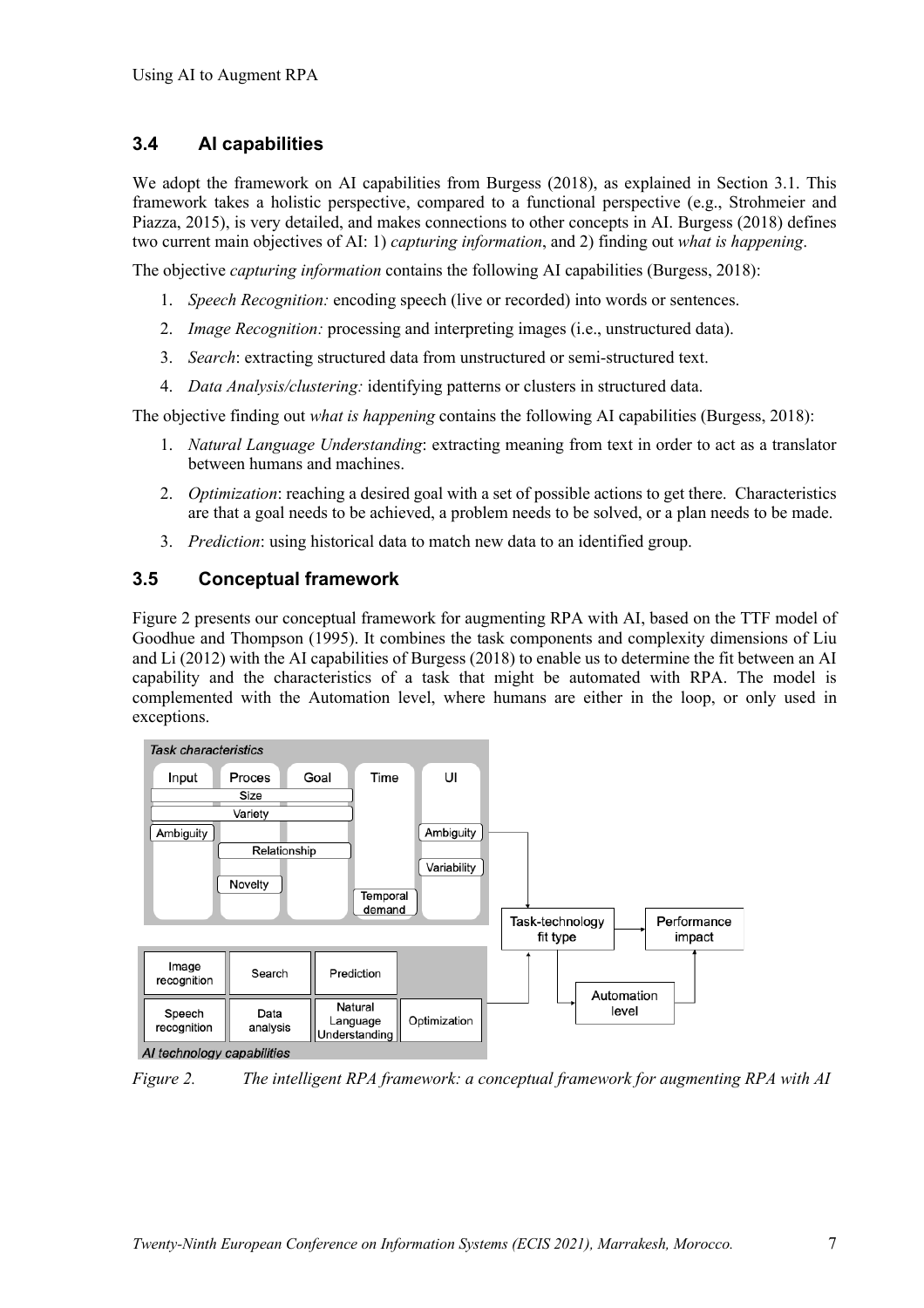# **4 Intelligent RPA framework**

Based on our data analysis, we grouped the data in the constructs of the conceptual model developed in the previous phase. First, we established the fits between an RPA task requirement and the AI technology capability. *Table 4* presents the list of fits, including the supporting literature, cases, and interviews.

| Fit             | AI technology<br>capability       | <b>RPA</b> task<br>characteristic | <b>Supporting literature</b>                                                                        | <b>Supporting</b><br>cases   | <b>Supporting</b><br>interviews |  |  |  |  |
|-----------------|-----------------------------------|-----------------------------------|-----------------------------------------------------------------------------------------------------|------------------------------|---------------------------------|--|--|--|--|
| Input component |                                   |                                   |                                                                                                     |                              |                                 |  |  |  |  |
| 1               | Speech recognition                | Variety                           | Burgess (2018a); Lacity and Will-<br>cocks (2015); Schmitz et al. (2019)                            | 5                            | $\overline{a}$                  |  |  |  |  |
| $\overline{2}$  | Speech recognition                | Ambiguity                         | Burgess (2018a)                                                                                     | 5                            | $\blacksquare$                  |  |  |  |  |
| $\overline{3}$  | Search                            | Variety                           | Burgess (2018b); Lacity and<br>Willcocks (2018a); Mohanty and<br>Vyas (2018); Schmitz et al. (2019) | $1-4, 6-8$                   | $\blacksquare$                  |  |  |  |  |
| $\overline{4}$  | Natural language<br>understanding | Variety                           | Burgess (2018a); Lacity and Will-<br>cocks (2015); Schmitz et al. (2019)                            | 9                            | $1, 2, 5-7, 9, 11-$<br>13, 15   |  |  |  |  |
| 5               | Natural language<br>understanding | Ambiguity                         | Burgess (2018b); Gollapudi (2019)                                                                   | $\overline{a}$               | $1, 2, 4-7, 9, 11-$<br>13, 15   |  |  |  |  |
| 6               | Natural language<br>understanding | Size                              | -                                                                                                   | $\mathbf Q$                  | 3, 12, 13                       |  |  |  |  |
|                 |                                   |                                   | Process                                                                                             |                              |                                 |  |  |  |  |
| $\overline{7}$  | Data analysis &<br>Prediction     | Size                              | Anagnoste (2018)                                                                                    | $\overline{c}$               | 2, 3, 6-8, 12, 13               |  |  |  |  |
| 8               | Data analysis &<br>Prediction     | Relationship                      | $\overline{a}$                                                                                      | $\overline{2}$               | 2, 4, 12, 16                    |  |  |  |  |
| 9               | Data analysis                     | Novelty                           | $\overline{a}$                                                                                      | $\overline{a}$               | 5, 7, 10, 11                    |  |  |  |  |
|                 | Goal                              |                                   |                                                                                                     |                              |                                 |  |  |  |  |
| 10              | Optimization                      | Size                              | $\overline{\phantom{0}}$                                                                            | $\qquad \qquad -$            | 1, 6-8, 15, 16, 18              |  |  |  |  |
| 11              | Optimization                      | Relationship                      | $\overline{\phantom{0}}$                                                                            | $\overline{a}$               | 1, 6-8, 15, 16, 18              |  |  |  |  |
| User Interface  |                                   |                                   |                                                                                                     |                              |                                 |  |  |  |  |
| 12              | Image recognition                 | Ambiguity                         | Beerbaum (2020); Taulli (2019)                                                                      | $\blacksquare$               | 1, 2, 5, 6, 12                  |  |  |  |  |
| 13              | Image recognition                 | Variability                       | Beerbaum (2020); Taulli (2019)                                                                      | $\qquad \qquad \blacksquare$ | 1, 4, 5, 6, 12                  |  |  |  |  |

*Table 4. List of identified fits, accompanied by the supporting literature, cases, and interviews*

After establishing the fits, we developed a typology in which we aggregated the fits into categories. These categories are based on the specific task components (e.g., input or process). In the following sections, we will discuss each category.

### **4.1 AI structuring for RPA (fit 1-6)**

This use case resembles all types of deployments where AI structures input for RPA, such as extracting data from documents or identifying damage on an image of a car. Figure 3 shows the following fits:

- *Speech Recognition – Variety of input:* Words are can be pronounced in different ways. In case 5 a voice bot was implemented to help users resetting their password. This bot asked several security questions to identify the user. AI was used to recognize the answers given by the users.
- *Speech Recognition – Ambiguity of input:* In spoken language, the same pronunciation can have multiple spellings, e.g., 'I went to the sea to see my friend'. This means that the context is essential to determine the spelling. The voice bot in case 5 had to deal with spoken language.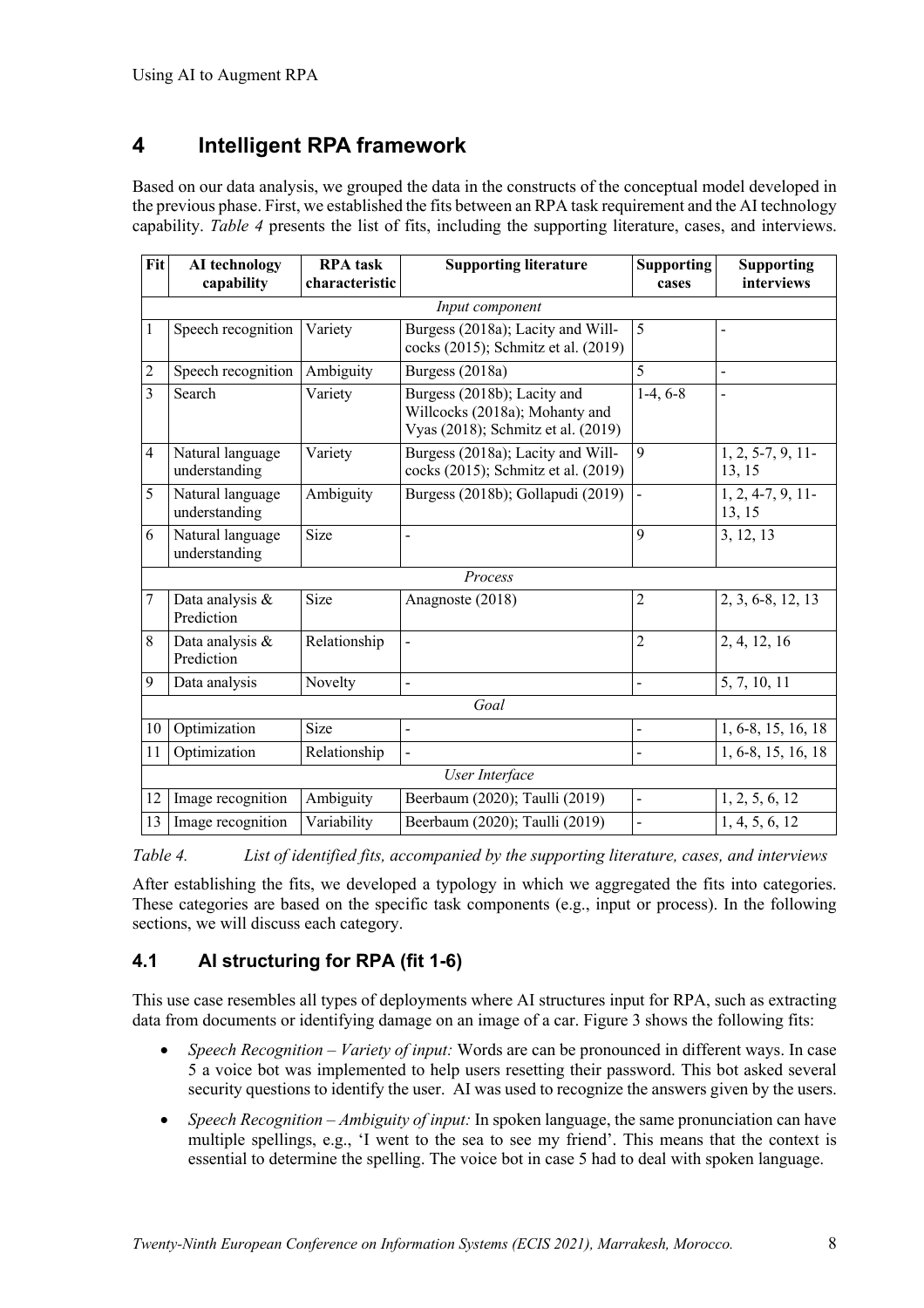- *Search – Variety of input:* The search capability can extract structured data from unstructured documents when the variety in document format is too high for RPA to handle. Our informant of case 3 explains: "… while the OCR engine scans the documents and extracts the data, machine learning models have been designed to read this data, to retain this data, and to reapply it  $\lceil \text{in the} \rceil$  right  $\lceil \text{way} \rceil$  for the next set of documents  $(\ldots)$  this is where the learning part of the machine comes into picture.
- *Natural Language Understanding Variety of input:* there are many ways of phrasing and wording the same meaning. This was for example mentioned by interviewee 4: "there is a big problem space... there are many ways of phrasing and wording the same thing".
- *Natural Language Understanding – Ambiguity of input:* The meaning of text can be ambiguous and might change in another context. For example, interviewee 7 explains: "if you take a sentence ... you can give five different definitions to it" (depending on the context).
- *Natural Language Understanding – Size of input:* the size or volume of the text also affects the complexity to capture meaning from it. According to the informant of case 9: "The documents that are input for the task can be 10 to 15 pages. If it was a one-pager, maybe it would have been easier... But the fact that it is hidden in the 10 to 15-page document makes it that you need NLP for that".



*Figure 3. Use case AI structuring for RPA.*

In this type of use case, there are two possible automation levels: either a human is entirely in the loop and checks all output (cases 4, 6-9), or a human is only handling exceptions (cases 1-3, 5). The distinguishing factor here is trust in AI within the organization, but also the business critically of the process. In performance impact, we see that the performance impact of these types of use cases is increased productivity (case 1, 2, 3, 5-7, 9) and data quality (case 6, 8).

## **4.2 AI capturing complex patterns for RPA (fit 7-8)**

RPA often falls short, capturing complex patterns. Whereas RPA can only handle a pre-configured list of scenarios with business rules, AI can capture and analyse more complex patterns and predict for the future. Figure 4 visualizes the following relevant fits:

- *Data analysis & Prediction – Size*: to the number of factors that are included to capture a phenomenon. This was used in case 2, where AI was used to predict future sales. As the informant explained "it was a kind of task where you would just plug in a bunch of data that may or may not be relevant". AI was used to analyse this and predict future sales, which depended on a large quantity of factors in this deployment.
- *Data analysis & Prediction – Relationship*: the relationship or interdependence between the relevant factors that influence a phenomenon. Also in case 2, the sales prediction during the Christmas season had to be handled differently than in other time periods: weather was not important (in contrast to other seasons), but the price levels of other vendors were.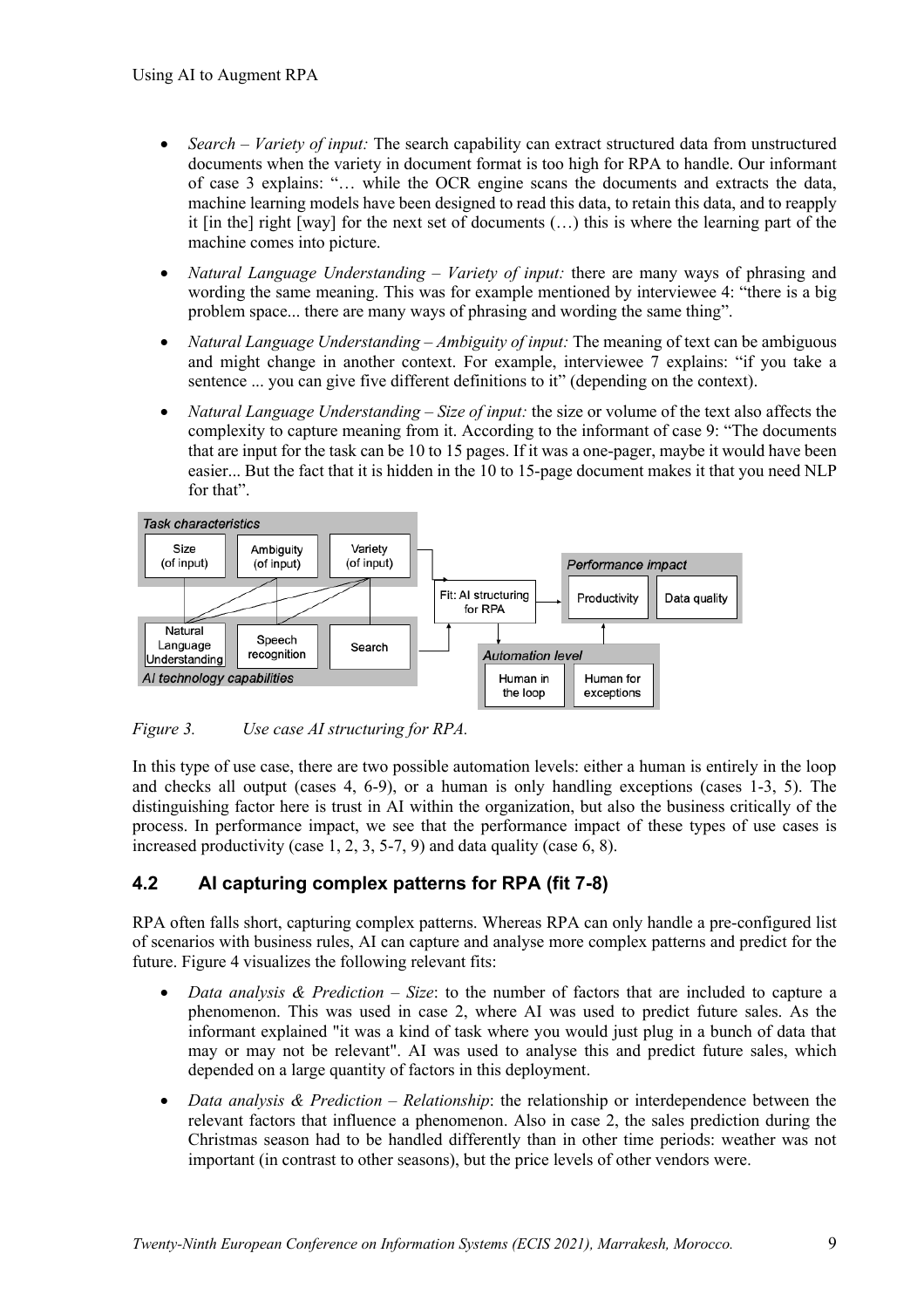We identified one automation level, namely human in the loop, since a decision is never taken solely by the AI. Performance impact in this use case relates to an increase in productivity, but also an increase in ineffectiveness (case 2). Humans cannot capture complex patterns as AI can; therefore, this use case creates value that was not available before, since it involved too much data, or was too complicated.



*Figure 4. Use case AI capturing complex patterns for RPA.*

### **4.3 AI increasing RPA robustness (fit 12-13)**

Environments that lack an underlying technology connection that allows RPA to extract meta on UI elements have difficulty supporting RPA (Beerbaum, 2020). These environments are virtualized layers (e.g., Citrix) and most legacy applications (Beerbaum, 2020; Syed *et al.*, 2020). Deploying RPA on the server-side is often challenging due to political challenges, approval from information security, etc. Therefore, RPA tools are often deployed on the client-side. The AI increasing RPA robustness use case can be of high added value here because it makes RPA interact with these types of UI more robustly. It makes RPA less susceptible to all sorts of changes in the UI. Figure 5 visualizes the following fits:

- *Image recognition – ambiguity (of the UI)*: Ambiguity in the UI means that RPA lacks an underlying technology connection that allows RPA to analyse metadata on UI elements. As interviewee 12 points out: "we definitely need the RPA tool itself to become smarter to know how to recognize objects on screen". Image recognition techniques can solve this.
- *Image recognition variability (of the UI)*: problems for RPA occur when cosmetic changes happen in the UI. Interviewee 5 explains: "If a button moves from left to right, and if you programmed your bot correctly, it would solve this automatically. But in a virtual environment (…) the bot cannot always identify the right buttons. Then, you need computer vision."

Automation levels are not relevant for this use case. Performance impact relates to safeguarding the continuity of RPA deployments.



*Figure 5. AI increasing RPA robustness.*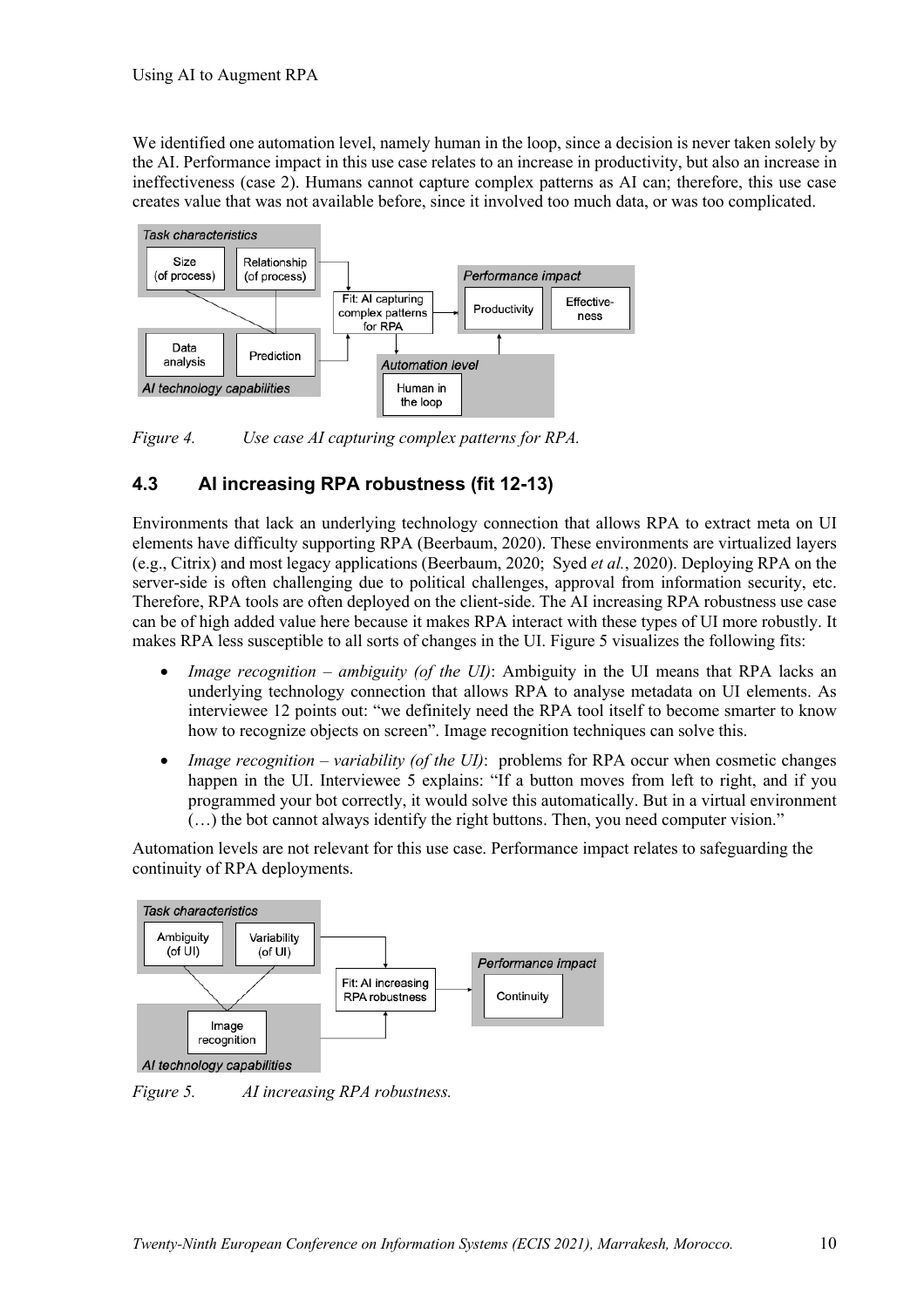### **4.4 AI optimizing for RPA (fit 10-11)**

In this use case, AI optimizes a complex goal or problem, and RPA executes the relevant activities. This use case has the least evidence to support it, and only the expert interviews show support for this use case. Figure 6 visualizes the following relevant fits:

- *Optimization – size*: optimization applies to tasks with several goals at the same time. As interviewee 6 provides a retail example: "Every store needs to balance its stock levels: too high increases costs, too low might result in unsatisfied customers. RPA can place the actual order, and AI optimizes the right volumes to order."
- *Optimization relationship*: there has to be some kind of trade-off between two goals. Using the previous example of interviewee 6: these two goals are in conflict: Every store needs to balance its stock levels: too high increases costs, too low might result in unsatisfied customers.

Due to a lack of data from our cases and interviews, we did not include the possible automation levels and the performance impact for this use case.



### **4.5 AI capturing exceptions for RPA (fit 9)**

This use case differs from the other use cases because it is not related to an AI implementation in the process itself. Instead, in this use case, AI is used to analyse data on exceptional situations and builds an RPA bot based on this data. Although this use case is different, we chose to include it because it was mentioned as a high potential use case by many interview participants. Figure 7 shows the following fit:

• *Data analysis – Novelty*: Data analysis can be applied to resolve exceptions occurring within a business process. Data analysis constructs a process flow and builds an RPA bot based on this. A human only needs to configure the last parts. Interviewee 7 explains: "You can monitor what an employee does in certain exceptions (…) Using computer vision in combination with process mining could result in in the discovery of this process. (…) This can be added to the RPA flow."

Due to this different nature, we do not consider automation levels relevant here. We do not have data on the performance impact. However, we anticipate that it would strengthen the RPA performance impact.

# **5 Evaluation: focus group sessions**

We performed two focus groups to evaluate the Intelligent RPA Framework. Each focus group consisted of two phases: a simulation and an expert evaluation. For the simulation, we developed a case consisting of a process model, a process description, and an input data specification. In this process model, we identified six tasks that could be automated through RPA of which three also could be augmented with AI. The process steps that could be automated through RPA and/or AI are listed in Table 5. For detailed process model, we refer to Nieuwenhuijs (2020).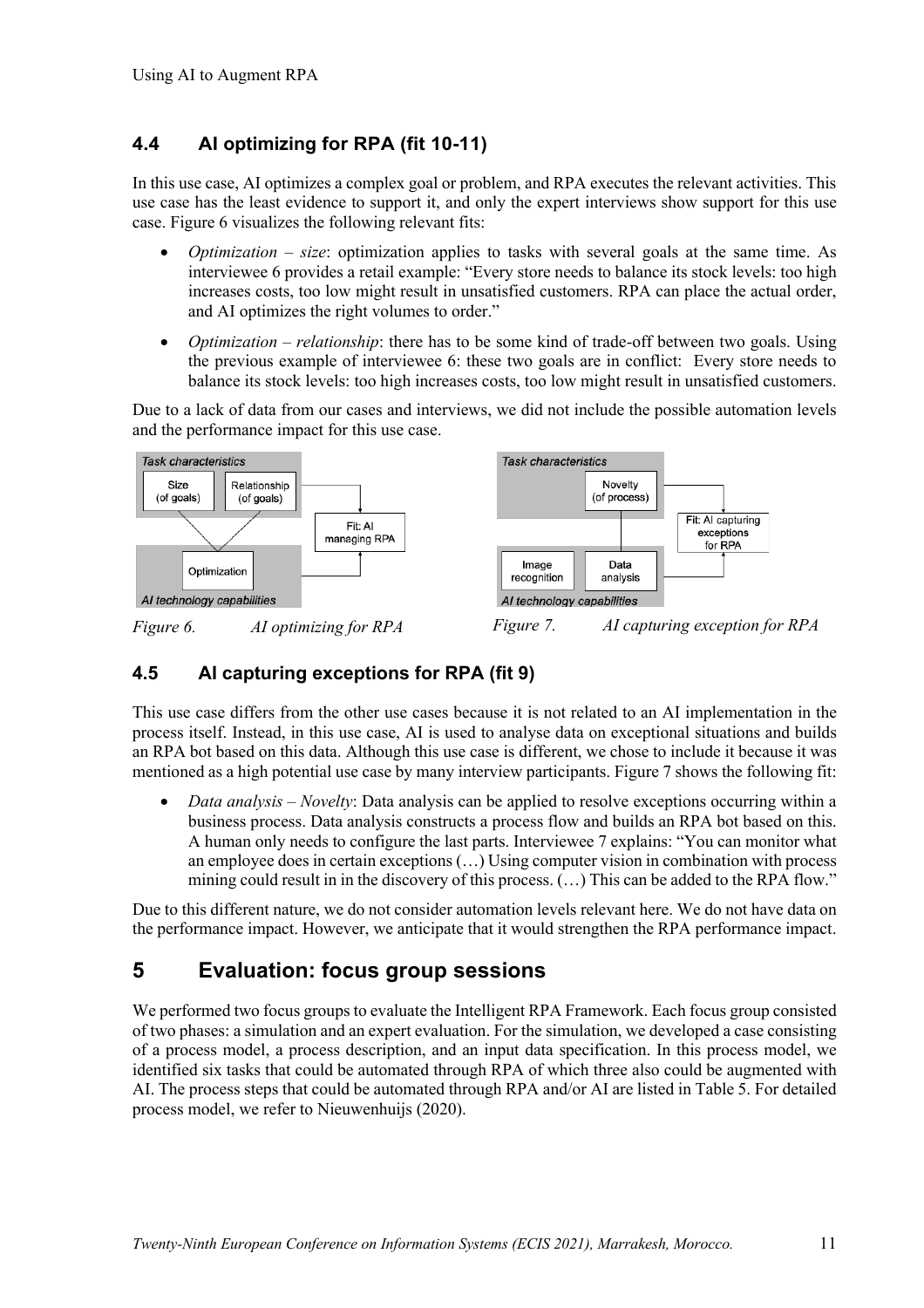During the first phase of both focus groups, we asked the participants individually to identify opportunities for RPA, which we then discussed in the groups. Then, the participants individually identified which RPA opportunities could be augmented by RPA, which we also discussed in the groups. In general, the participants were able to apply the framework consistently. All RPA and AI opportunities were identified by the groups and by the majority on an individual level (as shown in table 5).

| <b>Process step</b>                      | Opportunity | <b>Rationale</b>                                                                              | # participants    |
|------------------------------------------|-------------|-----------------------------------------------------------------------------------------------|-------------------|
| Check credit history                     | RPA & AI    | Use RPA and Search to extract from various<br>document formats                                | 7 <sub>of</sub> 8 |
| Assess loan risk                         | RPA & AI    | Use AI to predict a loan default                                                              | 5 of 8            |
| Prepare acceptance pack                  | <b>RPA</b>  | Let RPA prepare the acceptance pack                                                           | 7 <sub>of</sub> 8 |
| Check if insurance<br>quote is requested | <b>RPA</b>  | Let RPA perform check                                                                         | 7 of 8            |
| Verify repayment<br>agreement            | RPA & AI    | Use RPA and Search to extract scanned image<br>from system and assess if there is a signature | 6 of 8            |
| Approve/cancel<br>application            | <b>RPA</b>  | Use RPA to update systems and send out emails                                                 | 7 <sub>of</sub> 8 |

*Table 5. Tasks evaluated in the simulation.*

In the second phase of the focus groups, we evaluated the experts' opinions of the framework, through a questionnaire. Table 6 provides the results of the scores based on a 5-point Likert scale. Each of the evaluation criteria in Table 6 was tested by asking the respondents to rate two statements. Both the criteria and the statements were based on the work of March and Smith (1995) and Aier and Fischer (2011). *Level of detail* scored lowest with a 2.9. Between the first and the second focus group, we added further examples which improved the average score from 2.6 to 3.1. Overall, the framework helps to make people understand in a structured way when to use RPA and when to integrate RPA with AI. No participant had significant issues understanding the framework.

|                          | Complete-<br>ness | <b>Fidelity to</b><br>real-world | <b>Internal</b><br>consistency | Level of<br>detail | <b>Operationa-</b><br>bility | Understanda-<br>bility |
|--------------------------|-------------------|----------------------------------|--------------------------------|--------------------|------------------------------|------------------------|
| <b>Session 1 average</b> | 3/5               | 3.3/5                            | 3.9/5                          | 2.6/5              | 3.8/5                        | 4.1/5                  |
| <b>Session 2 average</b> | 3/5               | 3.8/5                            | 4.4/5                          | 3.1/5              | 3.4/5                        | 3.8/5                  |
| <b>Total average</b>     | 3/5               | 3.5/5                            | 4.1/5                          | 2.9/5              | 3.6/5                        | 3.9/5                  |

*Table 6. Results of the expert evaluation.*

# **6 Conclusion and Discussion**

AI capabilities can augment RPA to allow for the support of tasks with a high complexity. In our study we developed the intelligent RPA framework, a conceptual framework for augmenting RPA with AI. In our empirical study, we identified 13 fits of specific AI capabilities that can be used to augment RPA. Moreover, we constructed five Task-Technology Fit types, expressed in concrete use cases, that show how AI can augment RPA.

Our study confirms the potential of AI to allow RPA to support more complex tasks (Aalst *et al.*, 2018; Gotthardt *et al.*, 2019; Scheer, 2019). Comparing the identified use cases with literature, we see that the use case *AI structuring for RPA* to convert unstructured data is reflected in other studies (e.g. Devarajan, 2018; Kobayashi *et al.*, 2019; Van Belkum *et al.*, 2018). Also, several studies indicate that AI can help RPA to go beyond rule-based pre-configured scenarios (Schmider *et al.*, 2019), or judgment decisions (Madakam, Holmukhe and Kumar Jaiswal, 2019; Met *et al.*, 2020), which corresponds to our use case *AI capturing complex patterns for RPA*. The use case *AI increasing RPA robustness* is mentioned by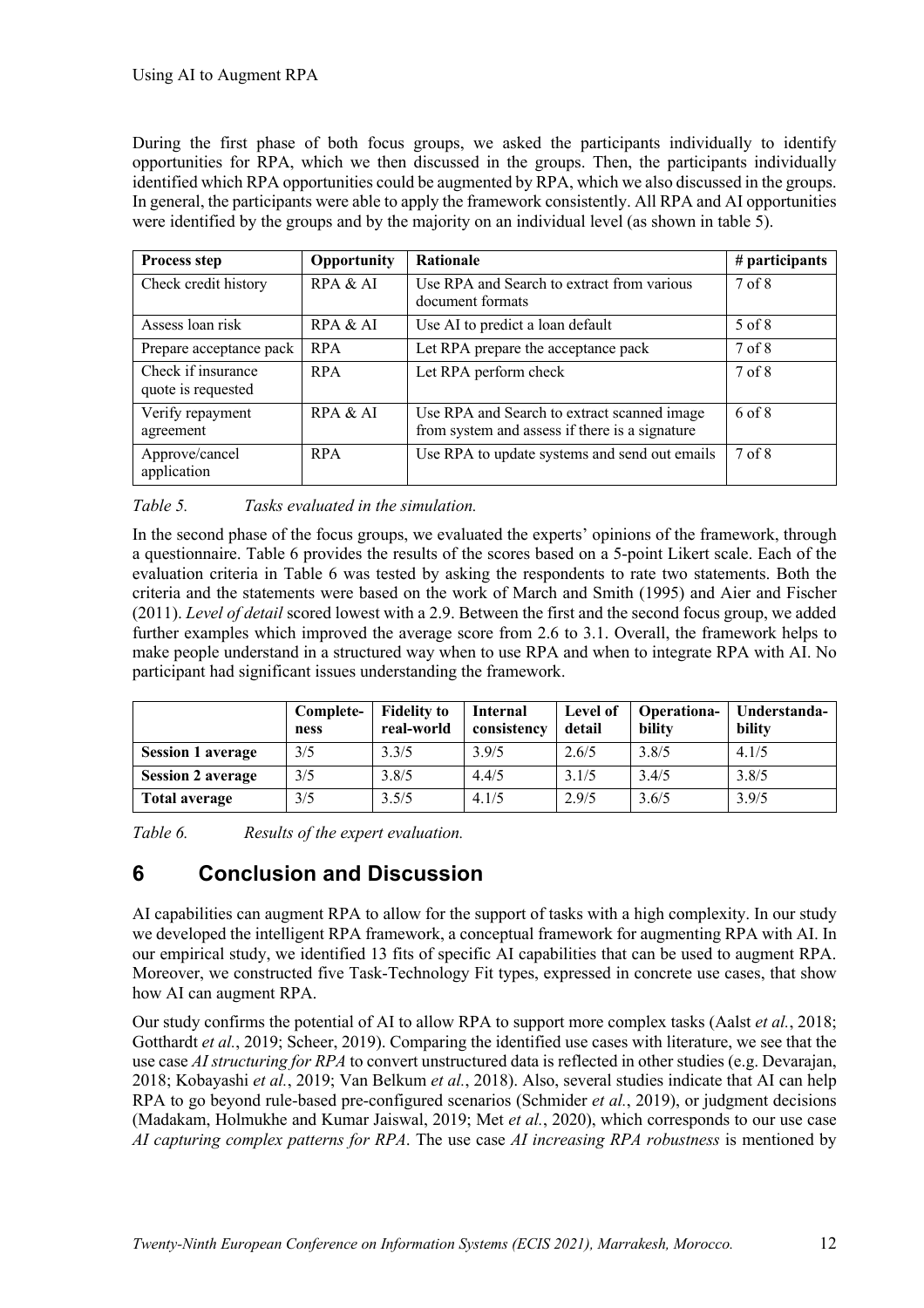Beerbaum (2020) on a conceptual level. The interviews provided important extra information on the usefulness of this use case and showed the dilemma of a server-side implementation.

Not explicitly mentioned in literature is the use case *AI optimizing for RPA.* However, some authors mention that future RPA capabilities will self-configure (e.g. Hofmann, Samp and Urbach, 2019; Jędrzejka, 2019). Furthermore, Hull and Motahari Nezhad (2016) pointed out that AI (specifically Cognitive Computing) will enable automatic learning about business processes. Also, more generally, using AI in optimization is not new (e.g., Huang *et al.*, 2011; Schallner, 2019). The use case *AI capturing exceptions* for RPA has not been reported before in literature. Although some authors point out the potential of process mining and RPA (Santos *et al.*, 2019; Syed *et al.*, 2020), or AI creating RPA bots (Hofmann, Samp and Urbach, 2019), these studies look at this problem from a process discovery perspective to identify RPA tasks, while we look into existing RPA implementations. The same technique can be used in both cases.

We picture several practical implications of this research. First, the developed framework can be used as a starting point for discussion and provide a basis of the type of use cases that AI enables in RPA. Secondly, the results of this research can help organizations automate more processes end-to-end. Organizations that tried to implement RPA but struggle with some tasks can use this model to identify what complexity they are dealing with. Subsequently, these organizations can locate the AI capabilities they need, based on the complexity they have in their process. Finally, organizations could map the use case typology on a set of their processes. As a result, a broad and structured overview of the automation potential in different departments, type of use cases, and required AI capabilities is provided. Therefore, our findings can offer guidance from a strategic management point of view.

A limitation of this research concerns the consistent understanding of the used constructs in the interviews. We tackled this threat by asking additional probing and specifying questions and by consistently comparing the examples mentioned by the interviewees with the delineated task characteristics. Also, some fit scenarios are solely based on expert interviews because they are observed in cases and not found in literature. Further research is necessary to further develop and evaluate the constructs and fit scenarios.

Further work could focus on extending the framework towards a process assessment method to enable assessing organizational processes on their exact potential of AI. Another research direction is to develop an instrument to quantitatively measure the relations between fit type, automation level, and performance impact. This would enable us to make statements about what kind of performance gains can be expected from certain AI and RPA implementations and the extent to which this should be automated. Finally, more research needs to be done to how sustainable RPA implementations are and how they affect the work needed to digitize (other) business processes.

## References

Aalst, W. M. P. Van Der *et al.* (2018). "Robotic Process Automation." *Business & Information Systems Engineering* 60 (4), 269–272.

Aier, S. and Fischer, C. (2011). "Criteria of progress for information systems design theories." *Information Systems and e-Business Management* 9 (1), 133-172.

Anagnoste, S. (2017). Robotic Automation Process - The next major revolution in terms of back office operations improvement. *In: Proceedings of the International Conference on Business Excellence*, 11(1), pp. 676–686.

Ansari, W. A. *et al.* (2019). A review on robotic process automation - The future of business organizations. *In: International Conference on Advances in Science & Technology. SSRN Electronic Journal.* 

Beerbaum, D. (2019). "Artificial intelligence ethics taxonomy - Robotic process automation (RPA) as business case." *Journal of Applied Research in the Digital Economy (JADE).*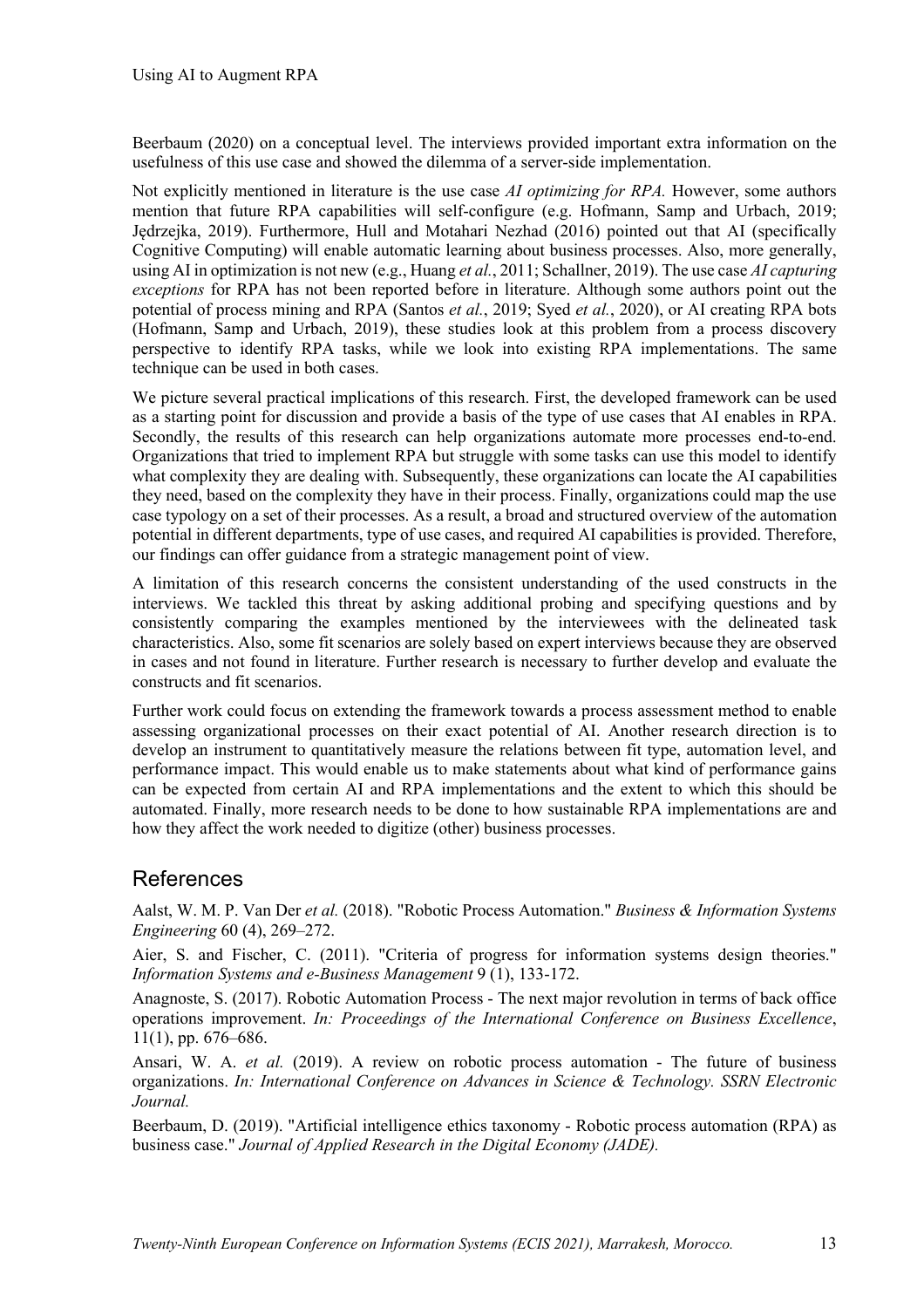Bogner, A. and Menz, W. (2009). The Theory-Generating Expert Interview: Epistemological Interest, Forms of Knowledge, Interaction. *In:* Bogner, A., Littig, B., and Menz, W. (eds.) *Interviewing Experts*. London: Palgrave Macmillan UK, pp. 43–80.

Burgess, A. (2018). AI Capabilities Framework. *In: The Executive Guide to Artificial Intelligence: How to identify and implement applications for AI in your organization*. Cham, Zwitserland: Springer International Publishing, pp. 29–54.

Campbell, D. J. (1988). "Task complexity: A review and analysis." *Academy of Management Review* 13  $(1), 40-52.$ 

Devarajan, Y. (2018). "A study of robotic process automation use cases today for tomorrow's business." *International Journal of Computer Techniques* 5 (6).

Dishaw, M. T. and Strong, D. M. (1999). "Extending the technology acceptance model with task– technology fit constructs." *Information & Management* 36 (1), 9–21.

Dumas, M. *et al.* (2013). Process automation. *In: Fundamentals of Business Process Management*. Berlin, Heidelberg: Springer Berlin Heidelberg, pp. 297–352. doi: 10.1007/978-3-642-33143-5\_9.

Enríquez, J. G. *et al.* (2020). "Robotic process automation: A scientific and industrial systematic mapping study." *IEEE Access* 8, 39113–39129. doi: 10.1109/ACCESS.2020.2974934.

Flechsig, C., Lohmer, J. and Lasch, R. (2019). Realizing the full potential of robotic process automation through a combination with BPM. *In:* Bierwirth, C., Kirschstein, T., and Sackmann, D. (eds.) *Logistics Management*. Cham: Springer International Publishing, 104–119. doi: 10.1007/978-3-030-29821-0\_8.

Gollapudi, S. (2019). Artificial intelligence and computer vision. *In: Learn Computer Vision Using OpenCV*. Berkeley, CA: Apress, pp. 1–29.

Goodhue, D. L. and Thompson, R. L. (1995). "Task-technology fit and individual performance." *MIS Quarterly* 19 (2), 213–236.

Gotthardt, M. *et al.* (2019). "Current state and challenges in the implementation of robotic process automation and artificial intelligence in accounting and auditing." *ACRN Oxford Journal of Finance and Risk Perspectives* 8, 31–46.

Hevner, a. R., March, S. T. and Park, J. (2004). "Design science in information systems research." *MIS Quarterly* 28 (1), 75–105.

Hofmann, P., Samp, C. and Urbach, N. (2019). "Robotic process automation." *Electronic Markets*, 101– 107.

Huang, Z. *et al.* (2011). "Reinforcement learning based resource allocation in business process management." *Data & Knowledge Engineering* 70 (1), 127–145.

H Hull R. and Motahari Nezhad H.R. (2016). Rethinking BPM in a cognitive world: Transforming how we learn and perform business processes. *In:* La Rosa M., Loos P., Pastor O. (eds.) *Business Process Management. BPM 2016. Lecture Notes in Computer Science, 9850.* Springer, Cham. https://doi.org/10.1007/978-3-319-45348-4\_1

Ivančić, L., Suša Vugec, D. and Bosilj Vukšić, V. (2019). Robotic process automation: systematic literature review. *In:* Di Ciccio, C. et al. (eds.) *Business Process Management: Blockchain and Central and Eastern Europe Forum*. Cham, Zwitserland: Springer International Publishing, 280–295.

Jędrzejka, D. (2019). "Robotic process automation and its impact on accounting." *Zeszyty Teoretyczne Rachunkowości* 161 (105), 137–166.

Junglas, I., Abraham, C. and Watson, R. T. (2008). "Task-technology fit for mobile locatable information systems." *Decision Support Systems* 45 (4), 1046–1057.

Kaplan, B. and Maxwell, J. A. (2005). Qualitative research methods for evaluating computer information systems. *In:* Anderson, J. G. and Aydin, C. E. (eds.) *Evaluating the Organizational Impact of Healthcare Information Systems*. New York, NY: Springer New York,30–55.

Kirchmer, M. and Franz, P. (2019). Value-driven robotic process automation (RPA). I*n: S*hishkov, B. (ed.) *Business Modeling and Software Design*. Cham: Springer International Publishing, 31–46.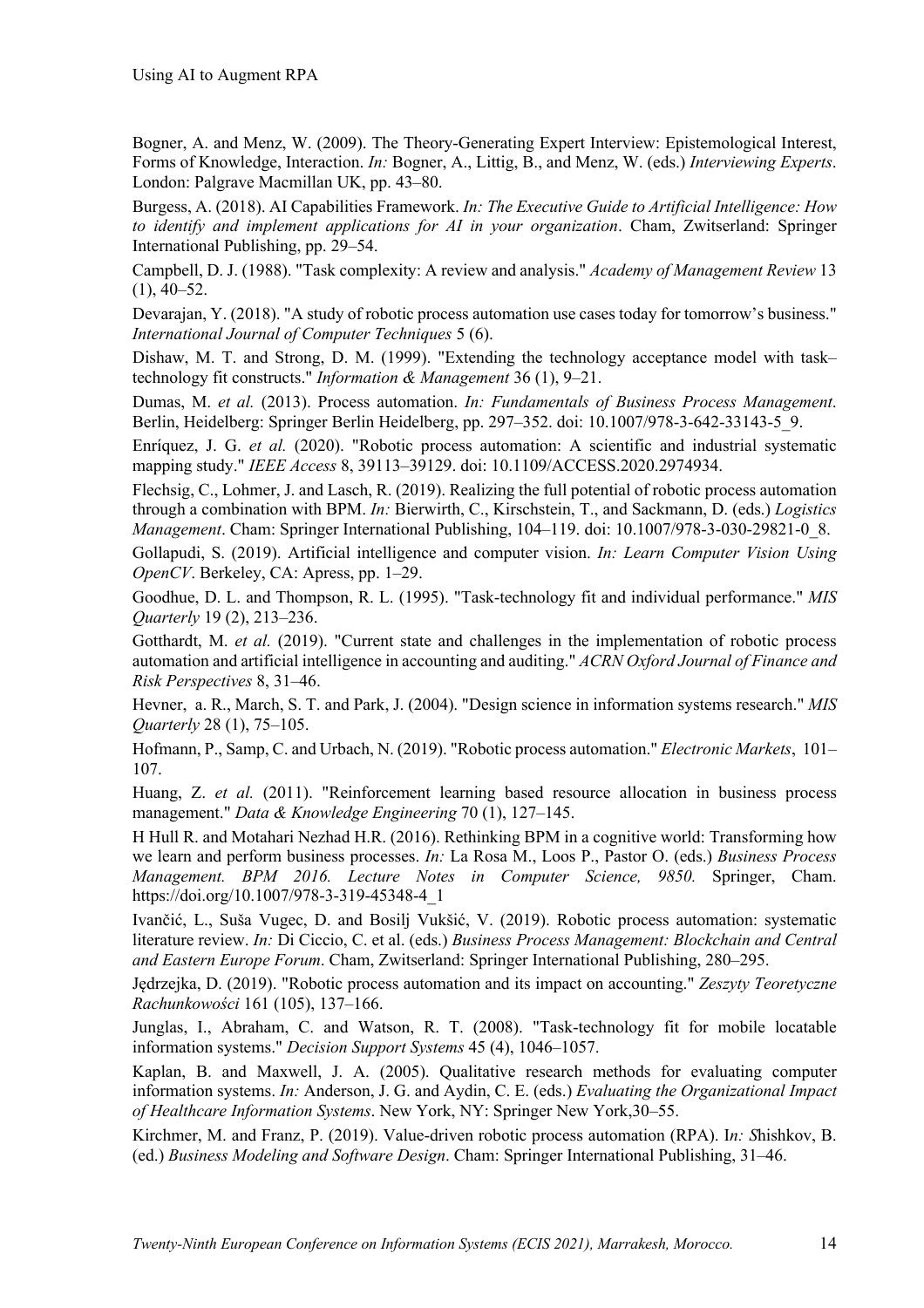Kobayashi, T. *et al.* (2019). RPA constitution model for consumer service system based on IoT. *In: 2019 IEEE 23rd International Symposium on Consumer Technologies, ISCT 2019*. IEEE, 82–86.

Lacity, M. and Willcocks, L. (2015). Robotic process automation: the next transformation lever for shared services. *London School of Economics Outsourcing Unit Working Papers* 7, 1–35. Available at: http://eprints.lse.ac.uk/64519/.

Liu, P. and Li, Z. (2012). "Task complexity: A review and conceptualization framework." *International Journal of Industrial Ergonomics* 42 (6), 553–568.

Madakam, S., M. Holmukhe, R. and Kumar Jaiswal, D. (2019). "The future digital work force: Robotic process automation (RPA)', *Journal of Information Systems and Technology Management*, 16, p. 201916001.

March, S. T. and Smith, G. F. (1995). "Design and natural science research on information technology." *Decision Support Systems* 15 (4), 251–266.

Met, İ. *et al.* (2020). Transformation of business model in finance sector with artificial intelligence and robotic process automation. *In:* Hacioglu, U. (ed.) *Digital Business Strategies in Blockchain Ecosystems: Transformational Design and Future of Global Business*, 3–29.

Nieuwenhuijs, B. (2020). *A Framework Capturing the Potential of Robotic Process Automation Augmented by Artificial Intelligence.* Faculty of Science Theses (Master thesis), Utrecht University. Available at: https://dspace.library.uu.nl/handle/1874/397897

Okoli, C. (2015). "A guide to conducting a standalone systematic literature review." *Communications of the Association for Information Systems* 37 (43).

Peffers, K. *et al.* (2012). Design Science Research Evaluation. *In:* Peffers, K., Rothenberger, M., and Kuechler, B. (eds) *Design Science Research in Information Systems. Advances in Theory and Practice*. Berlin, Heidelberg: Springer Berlin Heidelberg, 398–410.

Ray, S. *et al.* (2019). *Move Beyond RPA to Deliver Hyperautomation*. Available at:

https://gartner.com/document/3978174.

Runeson, P. and Höst, M. (2008). "Guidelines for conducting and reporting case study research in software engineering." *Empirical Software Engineering* 14 (2), 131.

Santos, F. *et al.* (2020). "Toward robotic process automation implementation: an end-to-end perspective." *Business Process Management Journal* 26 (2), 405-420.

Schallner, H. (2019). Capacity requirements planning for production companies using deep reinforcement learning. *In:* MacIntyre, J. et al. (eds.) *Artificial Intelligence Applications and Innovations*. Cham: Springer International Publishing, 259–271.

Scheer, A.-W. (2019). The development lines of process automation. *In:* Bergener, K., Räckers, M., and Stein, A. (eds.) *The Art of Structuring: Bridging the Gap Between Information Systems Research and Practice*. Cham: Springer International Publishing, pp. 213–220.

Schmider, J. *et al.* (2019). "Innovation in pharmacovigilance: Use of artificial intelligence in adverse event case processing." *Clinical Pharmacology & Therapeutics* 105 (4), 954–961.

Sonnenberg, C. and vom Brocke, J. (2012). Evaluation patterns for design science research artefacts. *In:* Helfert, M. and Donnellan, B. (eds.) *Practical Aspects of Design Science*. Berlin, Heidelberg: Springer Berlin Heidelberg, 71–83.

Stoudt-Hansen, S. *et al.* (2019). *Predicts 2020: RPA Renaissance Driven by Morphing Offerings and Zeal for Operational Excellence*. Available at: https://gartner.com/document/3976135.

Strohmeier, S. and Piazza, F. (2015). Artificial intelligence techniques in human resource management - a conceptual exploration. *In:* C. Kahraman & S. Çevik Onar (eds.), Intelligent techniques in engineering management: Theory and applications. Cham: Springer International Publishing, 149–172.

Sun, Y. and Kantor, P. (2006). "Cross-evaluation: A new model for information system evaluation." *Journal of the American Society for Information Science and Technology* 57 (5), 614–628.

Syed, R. *et al.* (2020). "Robotic process automation: Contemporary themes and challenges." *Computers*